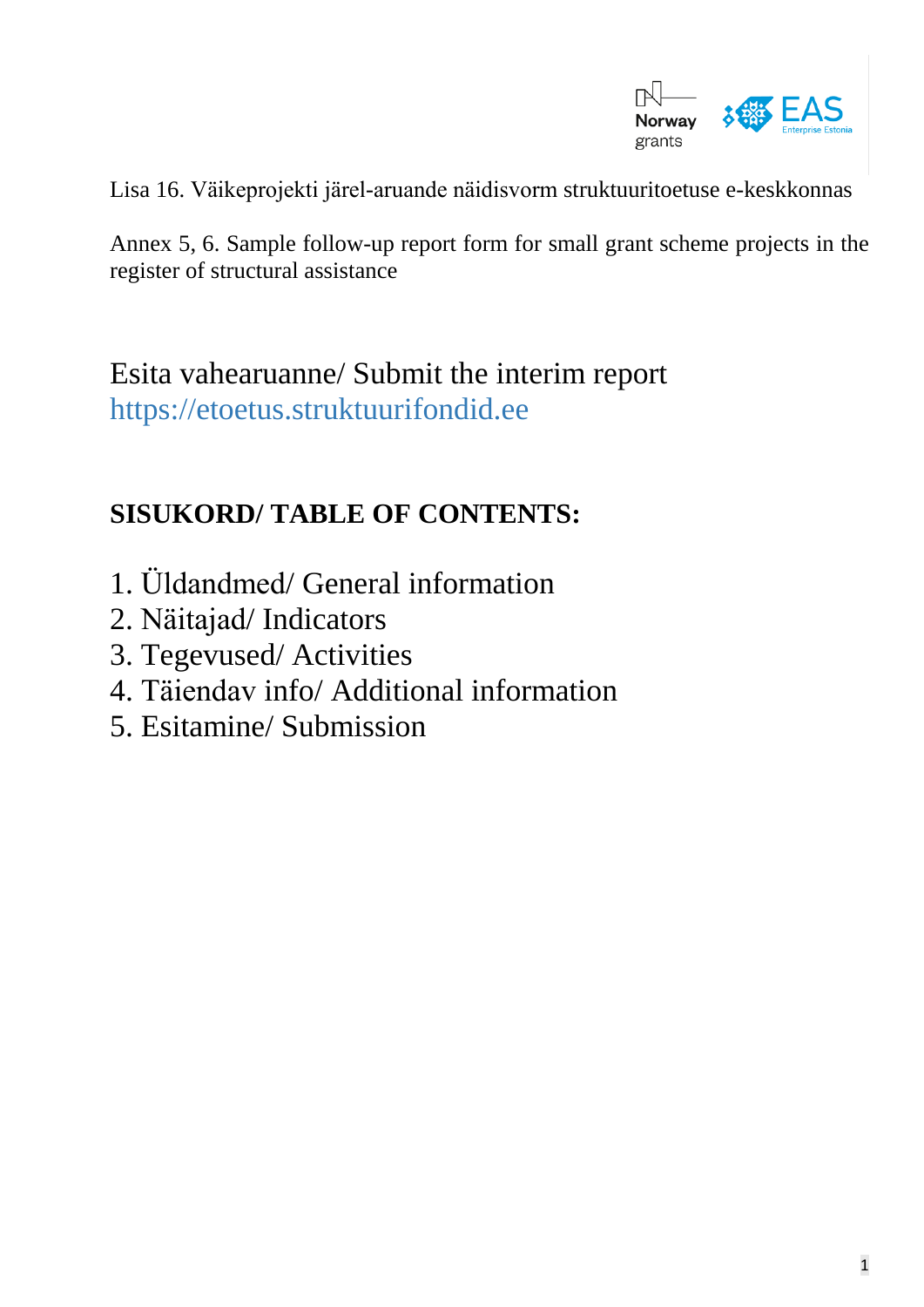

# 1. Üldandmed/ General information

Lehel saate sisestada projekti aruande üldandmed ning vajadusel märkida täpsustusi ja laadida üles lisadokumente. Aruannet saavad e-toetuse keskkonna kaudu näha, muuta ja esitada üksnes projekti kontaktisikuks lisatud isikud.

*On the tab you can enter the general data of the project report and, if necessary, add clarifications and upload additional documents. The report can only be viewed, modified and submitted via the esupport environment by the persons added as the project contact person.*

#### Projekti aruande detailne info/ Details of the report

| Aruande number/<br><b>Report</b><br>number:                   | Täitub automaatselt/ Automatically filled                                                                                                                                                                                                           |
|---------------------------------------------------------------|-----------------------------------------------------------------------------------------------------------------------------------------------------------------------------------------------------------------------------------------------------|
| Esitamise tähtaeg/<br><b>Deadline for</b><br>submission:      | Täitub automaatselt/Automatically filled                                                                                                                                                                                                            |
| Aruande seisu<br>kuupäev/<br>Date of the reporting<br>period: | Sisesta aruantava perioodi lõpukuupäev vastavalt EAS otsusele ja projektilepingus toodule/<br>Insert the end date of the reporting period according to the period indicated in EAS decision of<br>approval of the application and project contract. |
| Aruande liik/<br>Type of the report:                          | Järelaruanne/ Follow-up report                                                                                                                                                                                                                      |
| Aruande täpsustus/<br><b>Specifications:</b>                  | Koht kuhu vajadusel lisada täiendavat informatsiooni/ Insert additional information about the<br>report.                                                                                                                                            |
| Lisadokument/<br><b>Additional</b>                            | Lisage $fail(id)/$ Attach $file(s)$<br>o                                                                                                                                                                                                            |

# 2. Näitajad/ Indicators

**document**:

Lehel saate sisestada näitajate saavutustaseme viimase aruantava perioodi lõpu seisuga ning lisada selgituse. Alates teisest aruandest kajastatakse aruandes informatsioonis ka eelnevas aruandes esitatud saavutatud sihttase.

*On the tab, you can enter the achievements of the indicators as of the end of the last reporting period and add explanations. From the second report onwards, the achieved target level presented in the previous report is also reflected in the report for information.*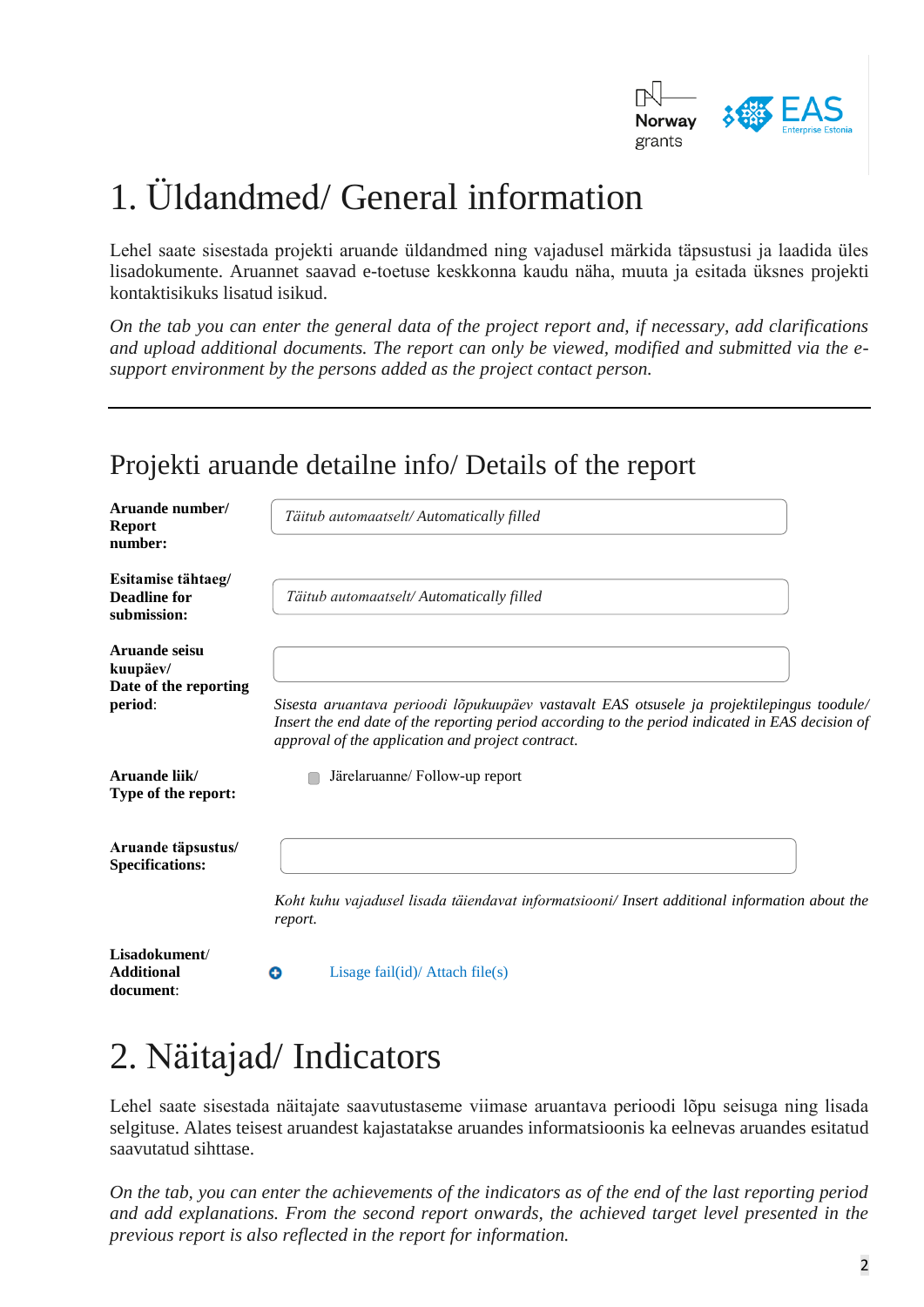

| Näitaja nimetus/ Name of the indicator                                                                                     | Mõõtühik/ Unit | Sihtväärtus/<br><b>Target value</b> | Saavutatud väärtus<br>(aruande seisu<br>kuupäevaga)/ Achieved<br>value (as of the date of<br>the report) |  |
|----------------------------------------------------------------------------------------------------------------------------|----------------|-------------------------------------|----------------------------------------------------------------------------------------------------------|--|
| Väljundi nimetus (eeltäidetud)/ Name of the outcome (pre-filled)                                                           |                |                                     |                                                                                                          |  |
| Näitaja nimetus/ Name of the indicator                                                                                     | Arv/Number     |                                     |                                                                                                          |  |
| Saavutatud väärtuse selgitus:  tekstiväli 4000 tähemärki/ Explanation of the value achieved: text field<br>4000 characters |                |                                     |                                                                                                          |  |
| Meetme/valdkonna ülesed näitajad/ Cross - cutting indicators                                                               |                |                                     |                                                                                                          |  |
| Näitaja nimetus/ Name of the indicator                                                                                     | Arv/Number     |                                     |                                                                                                          |  |
| Saavutatud väärtuse selgitus:  tekstiväli 4000 tähemärki/ Explanation of the value achieved: text field<br>4000 characters |                |                                     |                                                                                                          |  |
| Näitaja nimetus/ Name of the indicator                                                                                     | Arv/Number     |                                     |                                                                                                          |  |
| Saavutatud väärtuse selgitus:  tekstiväli 4000 tähemärki/ Explanation of the value achieved: text field<br>4000 characters |                |                                     |                                                                                                          |  |

# 3. Täiendav info/ Additional information

**Partnerlus/ Partnership** 

**IO taotlus on**

**registered in:**

*Tekstiväli 4000 tähemärki/ 4000 characters.*

*Täida, kui projekti oli kaasatud Norra partner. Anna ülevaade koostöötegevustest Norra partneriga, mis on jätkunud peale projekti lõppu.* 

*To be completed if a Norwegian partner was involved in the project. Give an overview of the cooperation activities with the Norwegian partner that have continued after the end of the project.*

**Ühiselt registreeritud intellektuaalomandi kaitse (IO) taotluste arv/ Number of joinly registered applications for Intellectual Property** 

*Tekstiväli 4000 tähemärki/ 4000 characters.*

**Protection <b>(IPR)** Lisage koopia registreeritud IO taotlustest/ Attach a copy of application for registering IPR

**registreeritud/** Eestis/ in Estonia **IPR application** Norway

> *Täida, kui projekti oli kaasatud Norra partner. Kui projekti tulemusena on Norra partneriga ühiselt registreeritud intellektuaalomandi kaitse taotlusi, siis kirjelda ja lisa taotlused failina. Märgi, kas taotlused on registreeritud Eestis või Norras.*

> *To be completed if a Norwegian partner was involved in the project. If, as a result of the project, applications for intellectual property protection have been registered jointly with a Norwegian partner, please describe and attach the applications as a file. Indicate whether the applications are registered in Estonia or Norway.*

**Projekti majanduslik mõju/ Economic impact of the project**

*Tekstiväli 4000 tähemärki/ 4000 characters.*